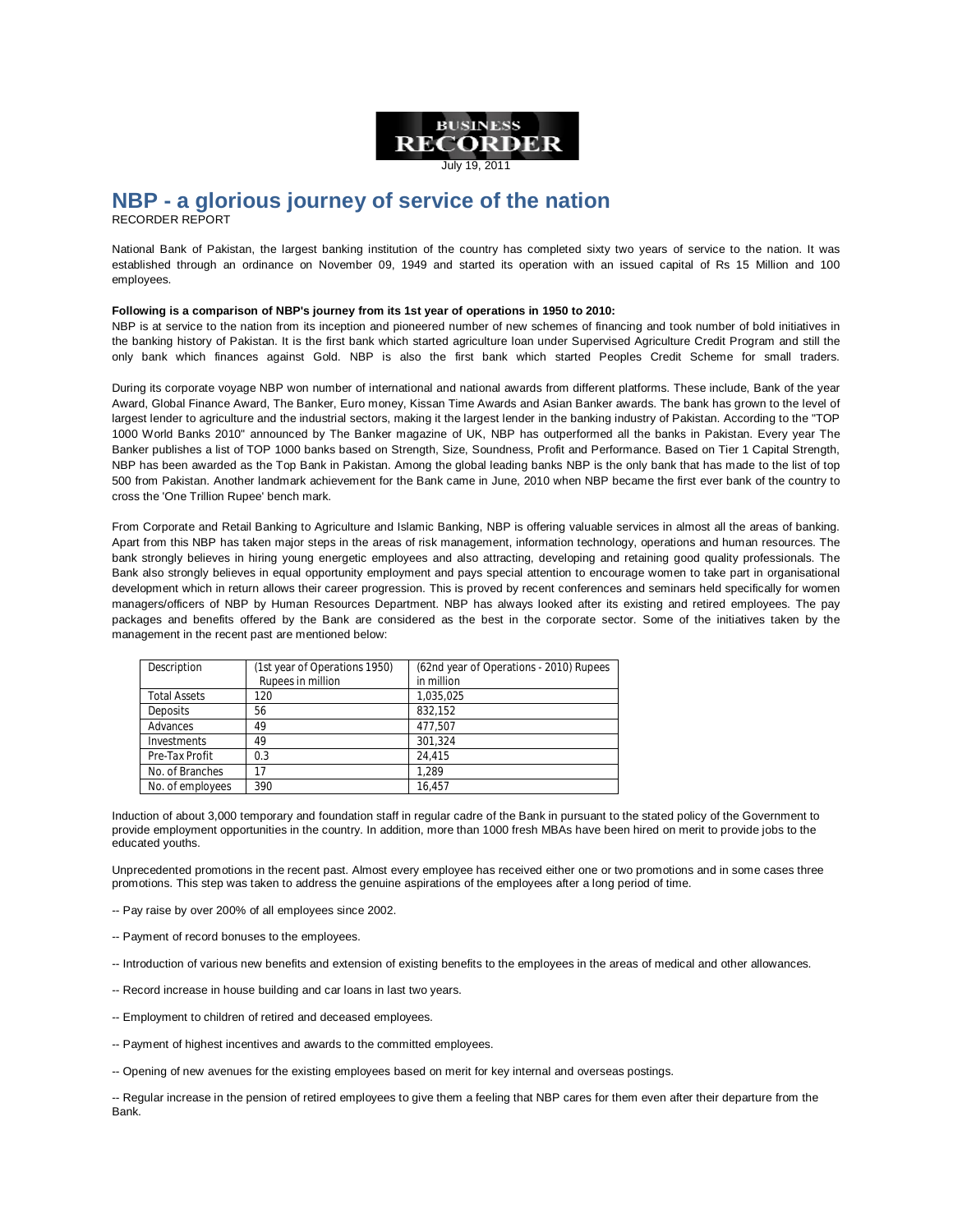-- Female empowerment program, employee communication, birthday greetings, tremendous boost to sports & cultural activities are some of the other tools adopted to motivate the employees.

Due to above mentioned steps every employee of the Bank is appreciative of management's compassionate, caring and positive approach. In return NBP workforce has reciprocated by their sincere contribution in making this Bank strongest ever and most commercially viable institution in the country.

### **National Bank of Pakistan is taking number of steps in order to enhance its image, few of the initiatives are mentioned below:**

- -- Branch renovations
- -- Branch Branding
- -- Introducing Customer Facilitation Centers
- -- Introducing New Products
- -- Setting higher standards of service and quality
- -- Special services to Senior Citizens

Our standalone AAA rating (the highest in the industry), the highest RoE in the Asian banking Industry and our comfortable capital adequacy ratios, position us well in front of our competitors for future growth. The bank has also fulfilled its commitment towards the community and has been one of the major contributors in the times of need for the nation. NBP heavily contributed in Earthquake 2005, Earthquake in Balochistan in 2008 and NWFP floods in 2008.

On regular basis NBP contributes and donates to reputed organisations, educational institutions, hospitals, NGOs, Institutions supporting disabled persons and other CSR activities for educational and public welfare purposes. Recently the Bank participated in a number of Donations/Contributions from 2008 to 2010.

### **Some of the important donations and contributions are mentioned below:**

### **Quaid-e-Azam Academy**

- -- Earthquake relief and rehabilitation efforts in Kashmir and Northern Pakistan
- -- Poor Patients Aid Society, Civil Hospital Karachi
- -- Institute of Business Administration, Karachi
- -- Armed Forces Institute of Cardiology, NIHD
- -- Marie Adelaide Leprosy Centre
- -- Agha Khan Hospital and Medical College Foundation
- -- Chief Minister (NWFP) Fund for Internally Displaced Persons
- -- Ali Hassan Mangi Memorial Trust
- -- Establishment of Central Library at NAB Headquarter Islamabad
- -- Fund Raising Campaign for Earthquake victims of Peoples Republic of China
- -- Chief Minister (NWFP) Flood Relief Fund
- -- Balochistan Chief Minister Earthquake Relief Fund
- -- Home Department, Government of Sindh Police
- -- Afzaal Memorial Thalassemia Foundation
- -- Civil Hospital, Karachi
- -- Medical Assistance to Islamabad Police

Apart from above mentioned CSR activities, NBP played a major role for the relief and rehabilitation of flood affectees of 2010. The Bank opened account for Prime Minister's Flood Relief Fund 2010 for rehabilitation of affected families. NBP also contributed Rs 50 million to the Prime Minister's Flood Relief Fund 2010 and one day's salary by all its employees. Another significant contribution of Rs 10 million was made in the Bakhtawar Flood Relief Fund. In addition to monetary contributions NBP provided Rs 60 million worth of food items to 240,000 flood affected people along with Medical Relief Camps at Razzakabad, District Malir and Pipri in Karachi. NBP in collaboration with People's Doctors Forum arranged medical camps in other affected areas of Pakistan as well.

Apart from supporting public welfare projects, the Bank regularly participates in sports, educational, health and art & culture related activities.